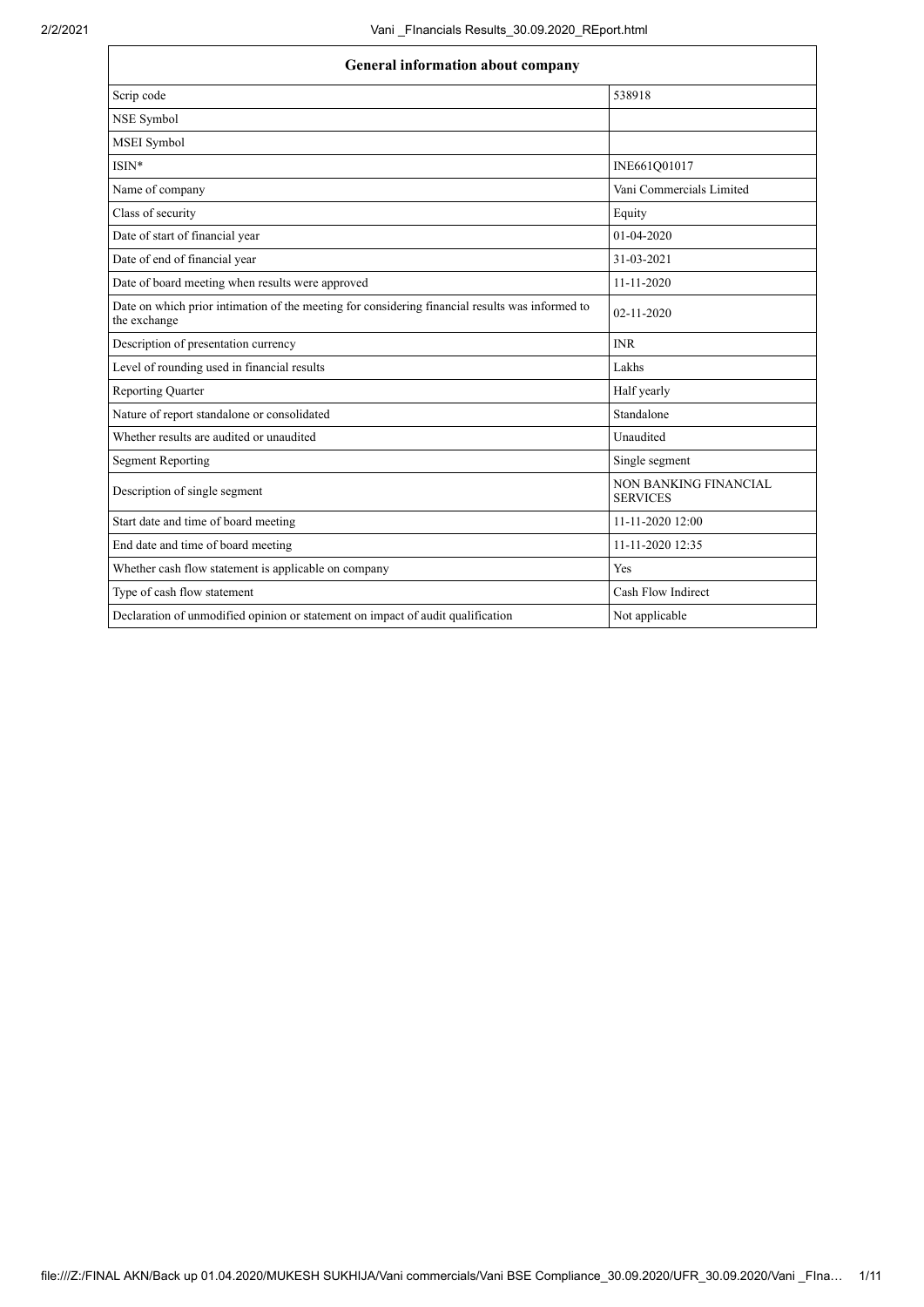|                | <b>Financial Results - NBFC</b>                                                                                                                                                               |                  |                  |  |
|----------------|-----------------------------------------------------------------------------------------------------------------------------------------------------------------------------------------------|------------------|------------------|--|
|                | Year to date figures for current period<br>3 months/ 6 months ended<br><b>Particulars</b><br>ended (dd-mm-yyyy)<br>(dd-mm-yyyy)                                                               |                  |                  |  |
| А              | Date of start of reporting period                                                                                                                                                             | 01-07-2020       | 01-04-2020       |  |
| B              | Date of end of reporting period                                                                                                                                                               | 30-09-2020       | 30-09-2020       |  |
| C              | Whether results are audited or unaudited                                                                                                                                                      | Unaudited        | Unaudited        |  |
| D              | Nature of report standalone or consolidated                                                                                                                                                   | Standalone       | Standalone       |  |
| Part<br>1      | Blue color marked fields are non-mandatory. For Consolidated Results, if the company has no figures for 3 months / 6<br>months ended, in such case zero shall be inserted in the said column. |                  |                  |  |
| 1              | Income                                                                                                                                                                                        |                  |                  |  |
|                | Revenue from operations                                                                                                                                                                       |                  |                  |  |
| (i)            | Interest Income                                                                                                                                                                               | 14.806           | 28.255           |  |
| (ii)           | Dividend Income                                                                                                                                                                               | $\boldsymbol{0}$ | $\boldsymbol{0}$ |  |
| (iii)          | Rental Income                                                                                                                                                                                 | $\overline{0}$   | $\boldsymbol{0}$ |  |
| (iv)           | Fees and commission Income                                                                                                                                                                    | $\boldsymbol{0}$ | $\boldsymbol{0}$ |  |
| (v)            | Net gain on fair value changes                                                                                                                                                                | $\boldsymbol{0}$ | $\boldsymbol{0}$ |  |
| (vi)           | Net gain on derecognition of financial instruments under<br>amortised cost category                                                                                                           | $\mathbf{0}$     | $\boldsymbol{0}$ |  |
| (vii)          | Sale of products (including Excise Duty)                                                                                                                                                      | $\boldsymbol{0}$ | $\boldsymbol{0}$ |  |
| (viii)         | Sale of services                                                                                                                                                                              | $\mathbf{0}$     | $\boldsymbol{0}$ |  |
| (ix)           | Other revenue from operations                                                                                                                                                                 |                  |                  |  |
| 1              | Other revenue from operations                                                                                                                                                                 | $\boldsymbol{0}$ | $\boldsymbol{0}$ |  |
|                | Total other revenue from operations                                                                                                                                                           | 0                | $\bf{0}$         |  |
|                | <b>Total Revenue From Operations</b>                                                                                                                                                          | 14.806           | 28.255           |  |
|                | Other income                                                                                                                                                                                  | $\mathbf{0}$     | $\mathbf{0}$     |  |
|                | <b>Total income</b>                                                                                                                                                                           | 14.806           | 28.255           |  |
| $\overline{2}$ | <b>Expenses</b>                                                                                                                                                                               |                  |                  |  |
|                | Cost of materials consumed                                                                                                                                                                    | $\boldsymbol{0}$ | 0                |  |
|                | Purchases of stock-in-trade                                                                                                                                                                   | $\overline{0}$   | 0                |  |
|                | Changes in inventories of finished goods, work-in-<br>progress and stock-in-trade                                                                                                             | 0                | $\mathbf{0}$     |  |
|                | Employee benefit expense                                                                                                                                                                      | 3.325            | 6.411            |  |
|                | Finance costs                                                                                                                                                                                 | 7.282            | 13.478           |  |
|                | Depreciation, depletion and amortisation expense                                                                                                                                              | $\boldsymbol{0}$ | $\overline{0}$   |  |
|                | Fees and commission expense                                                                                                                                                                   | $\boldsymbol{0}$ | $\boldsymbol{0}$ |  |
|                | Net loss on fair value changes                                                                                                                                                                | $\boldsymbol{0}$ | $\boldsymbol{0}$ |  |
|                | Net loss on derecognition of financial instruments under<br>amortised cost category                                                                                                           | $\overline{0}$   | $\boldsymbol{0}$ |  |
|                | Impairment on financial instruments                                                                                                                                                           | $\boldsymbol{0}$ | $\boldsymbol{0}$ |  |
| (f)            | Other expenses                                                                                                                                                                                |                  |                  |  |
| 1              | Other expenses                                                                                                                                                                                | 2.657            | 5.591            |  |
|                | <b>Total other expenses</b>                                                                                                                                                                   | 2.657            | 5.591            |  |
|                | <b>Total expenses</b>                                                                                                                                                                         | 13.264           | 25.48            |  |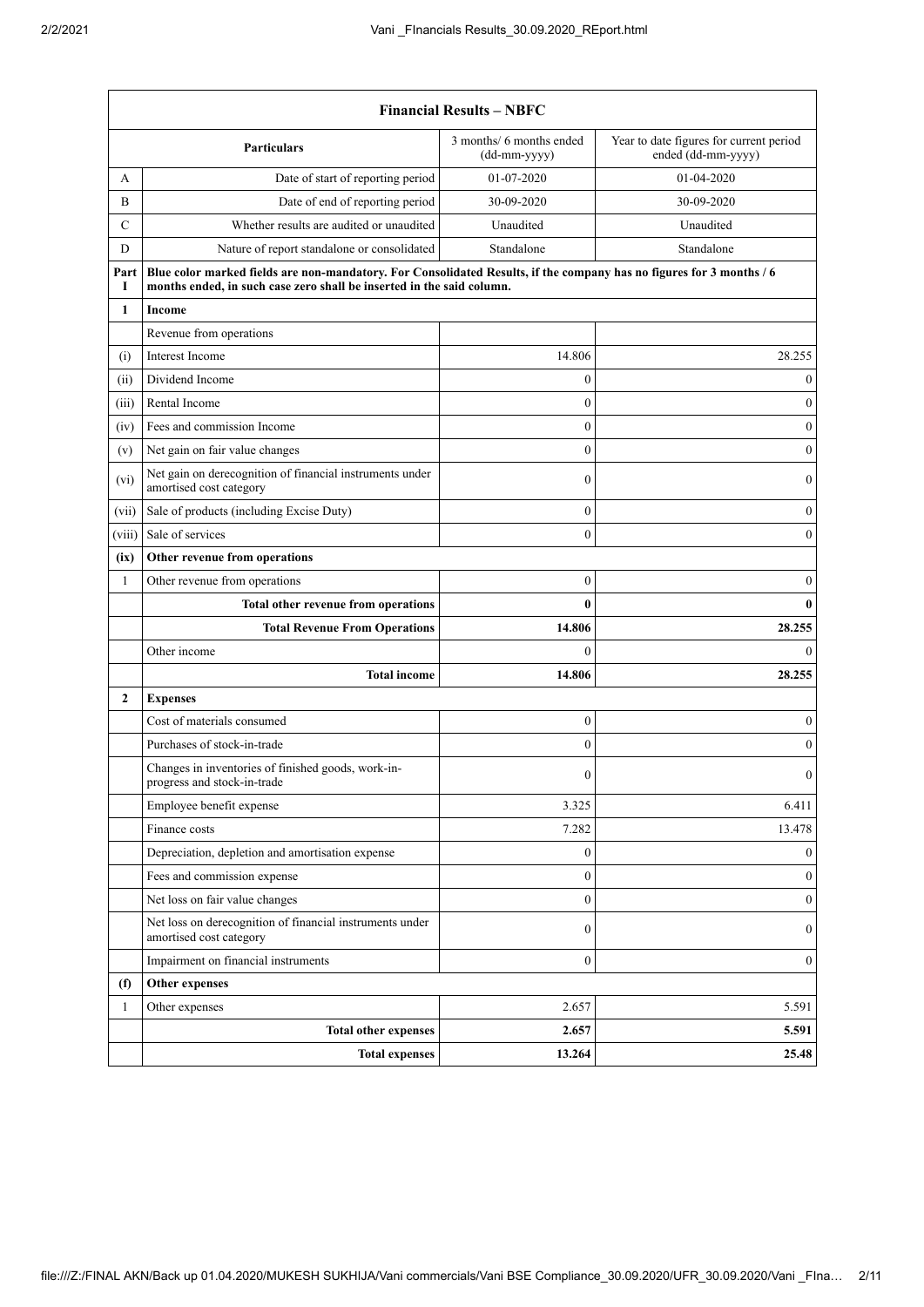$\Gamma$ 

٦

| <b>Financial Results - NBFC</b>                                                                                                   |                                                                                                                                                                                               |                  |              |  |
|-----------------------------------------------------------------------------------------------------------------------------------|-----------------------------------------------------------------------------------------------------------------------------------------------------------------------------------------------|------------------|--------------|--|
| 3 months/ 6 months ended<br>Year to date figures for current period<br><b>Particulars</b><br>ended (dd-mm-yyyy)<br>$(dd-mm-yyyy)$ |                                                                                                                                                                                               |                  |              |  |
| A                                                                                                                                 | Date of start of reporting period                                                                                                                                                             | 01-07-2020       | 01-04-2020   |  |
| B                                                                                                                                 | Date of end of reporting period                                                                                                                                                               | 30-09-2020       | 30-09-2020   |  |
| $\mathcal{C}$                                                                                                                     | Whether results are audited or unaudited                                                                                                                                                      | Unaudited        | Unaudited    |  |
| $\overline{D}$                                                                                                                    | Nature of report standalone or consolidated                                                                                                                                                   | Standalone       | Standalone   |  |
| Part<br>1                                                                                                                         | Blue color marked fields are non-mandatory. For Consolidated Results, if the company has no figures for 3 months / 6<br>months ended, in such case zero shall be inserted in the said column. |                  |              |  |
| 3                                                                                                                                 | Total profit before exceptional items and tax                                                                                                                                                 | 1.542            | 2.775        |  |
| 4                                                                                                                                 | Exceptional items                                                                                                                                                                             | $\Omega$         | $\Omega$     |  |
| 5                                                                                                                                 | <b>Total profit before tax</b>                                                                                                                                                                | 1.542            | 2.775        |  |
| 7                                                                                                                                 | <b>Tax expense</b>                                                                                                                                                                            |                  |              |  |
| 8                                                                                                                                 | Current tax                                                                                                                                                                                   | $\mathbf{0}$     | $\theta$     |  |
| 9                                                                                                                                 | Deferred tax                                                                                                                                                                                  | $\overline{0}$   |              |  |
| 10                                                                                                                                | <b>Total tax expenses</b>                                                                                                                                                                     | $\Omega$         |              |  |
| 14                                                                                                                                | Net Profit Loss for the period from continuing<br>operations                                                                                                                                  | 1.542            | 2.775        |  |
| 15                                                                                                                                | Profit (loss) from discontinued operations before tax                                                                                                                                         | $\mathbf{0}$     | $\theta$     |  |
| 16                                                                                                                                | Tax expense of discontinued operations                                                                                                                                                        | $\theta$         | $\theta$     |  |
| 17                                                                                                                                | Net profit (loss) from discontinued operation after tax                                                                                                                                       | $\Omega$         | $\mathbf{0}$ |  |
| 19                                                                                                                                | Share of profit (loss) of associates and joint ventures<br>accounted for using equity method                                                                                                  | $\boldsymbol{0}$ | $\mathbf{0}$ |  |
| 21                                                                                                                                | Total profit (loss) for period                                                                                                                                                                | 1.542            | 2.775        |  |
| 22                                                                                                                                | Other comprehensive income net of taxes                                                                                                                                                       | $\overline{0}$   | $\mathbf{0}$ |  |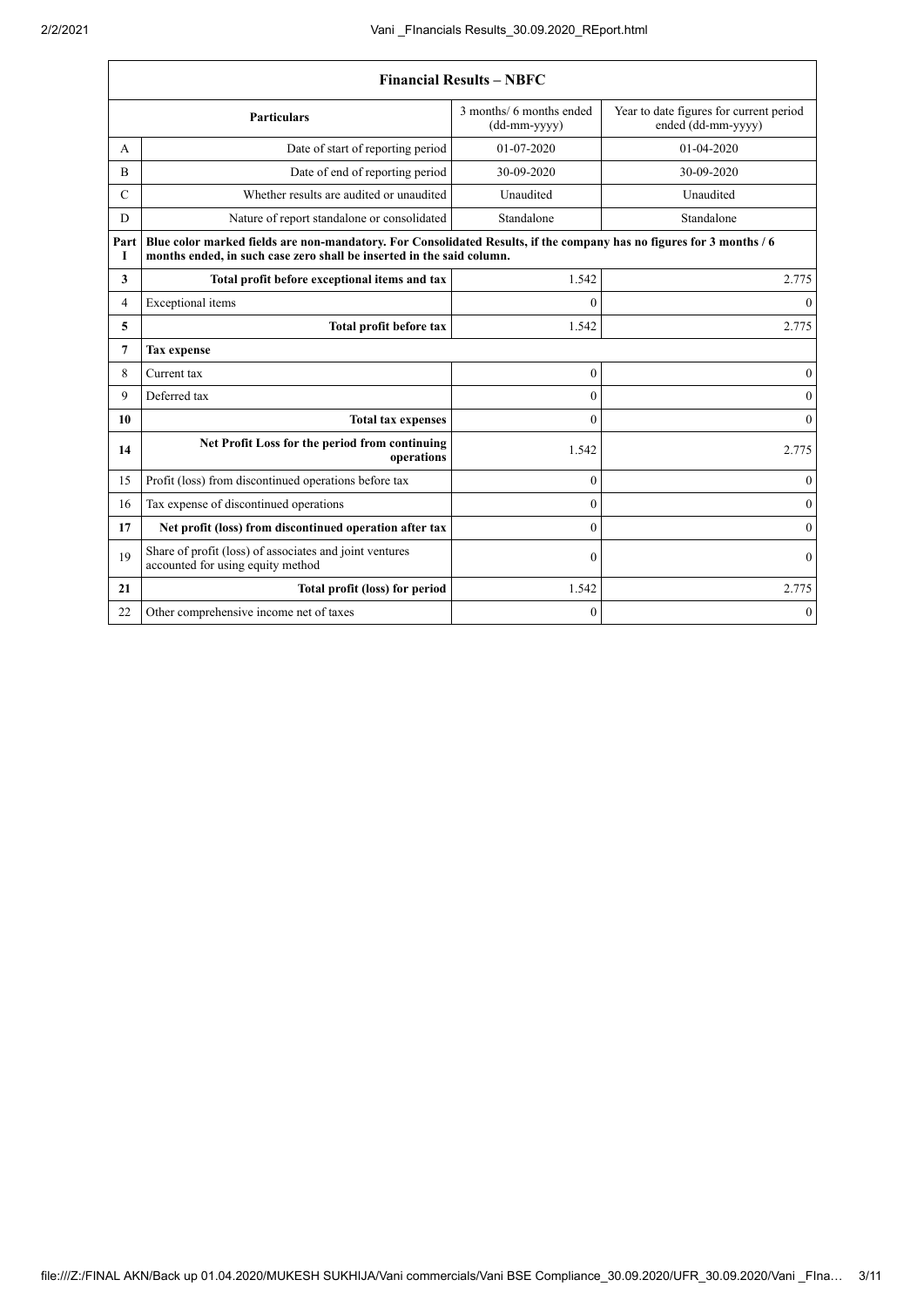$\Gamma$ 

٦

|             | <b>Financial Results - NBFC</b>                                                                                                                                                               |                  |                  |  |  |
|-------------|-----------------------------------------------------------------------------------------------------------------------------------------------------------------------------------------------|------------------|------------------|--|--|
|             | 3 months/ 6 months ended<br>Year to date figures for current period<br><b>Particulars</b><br>ended (dd-mm-yyyy)<br>(dd-mm-yyyy)                                                               |                  |                  |  |  |
| A           | Date of start of reporting period                                                                                                                                                             | 01-07-2020       | 01-04-2020       |  |  |
| B           | Date of end of reporting period                                                                                                                                                               | 30-09-2020       | 30-09-2020       |  |  |
| $\mathbf C$ | Whether results are audited or unaudited                                                                                                                                                      | Unaudited        | Unaudited        |  |  |
| D           | Nature of report standalone or consolidated                                                                                                                                                   | Standalone       | Standalone       |  |  |
| Part<br>1   | Blue color marked fields are non-mandatory. For Consolidated Results, if the company has no figures for 3 months / 6<br>months ended, in such case zero shall be inserted in the said column. |                  |                  |  |  |
| 23          | <b>Total Comprehensive Income for the period</b>                                                                                                                                              | 1.542            | 2.775            |  |  |
| 24          | Total profit or loss, attributable to                                                                                                                                                         |                  |                  |  |  |
|             | Profit or loss, attributable to owners of parent                                                                                                                                              |                  |                  |  |  |
|             | Total profit or loss, attributable to non-controlling interests                                                                                                                               |                  |                  |  |  |
| 25          | Total Comprehensive income for the period attributable to                                                                                                                                     |                  |                  |  |  |
|             | Comprehensive income for the period attributable to owners of<br>parent                                                                                                                       | $\mathbf{0}$     | $\boldsymbol{0}$ |  |  |
|             | Total comprehensive income for the period attributable to<br>owners of parent non-controlling interests                                                                                       | $\mathbf{0}$     | $\boldsymbol{0}$ |  |  |
| 26          | Details of equity share capital                                                                                                                                                               |                  |                  |  |  |
|             | Paid-up equity share capital                                                                                                                                                                  | 411.98           | 411.98           |  |  |
|             | Face value of equity share capital                                                                                                                                                            | 10               | 10               |  |  |
| 28          | Reserves excluding revaluation reserve                                                                                                                                                        |                  |                  |  |  |
| 29          | <b>Earnings per share</b>                                                                                                                                                                     |                  |                  |  |  |
| i           | Earnings per equity share for continuing operations                                                                                                                                           |                  |                  |  |  |
|             | Basic earnings per share from continuing operations                                                                                                                                           | 0.04             | 0.07             |  |  |
|             | Diluted earnings per share from continuing operations                                                                                                                                         | 0.04             | 0.07             |  |  |
| ii.         | Earnings per equity share for discontinued operations                                                                                                                                         |                  |                  |  |  |
|             | Basic earnings per share from discontinued operations                                                                                                                                         | $\boldsymbol{0}$ | $\boldsymbol{0}$ |  |  |
|             | Diluted earnings per share from discontinued operations                                                                                                                                       | $\mathbf{0}$     | $\mathbf{0}$     |  |  |
| ii          | <b>Earnings per equity share</b>                                                                                                                                                              |                  |                  |  |  |
|             | Basic earnings per share                                                                                                                                                                      | 0.04             | 0.07             |  |  |
|             | Diluted earnings per share                                                                                                                                                                    | 0.04             | 0.07             |  |  |
| 30          | Debt equity ratio                                                                                                                                                                             | $\mathbf{0}$     | $\mathbf{0}$     |  |  |
| 31          | Debt service coverage ratio                                                                                                                                                                   | $\boldsymbol{0}$ | $\boldsymbol{0}$ |  |  |
| 32          | Interest service coverage ratio                                                                                                                                                               | $\boldsymbol{0}$ | $\boldsymbol{0}$ |  |  |
| 33          | Disclosure of notes on financial results                                                                                                                                                      |                  |                  |  |  |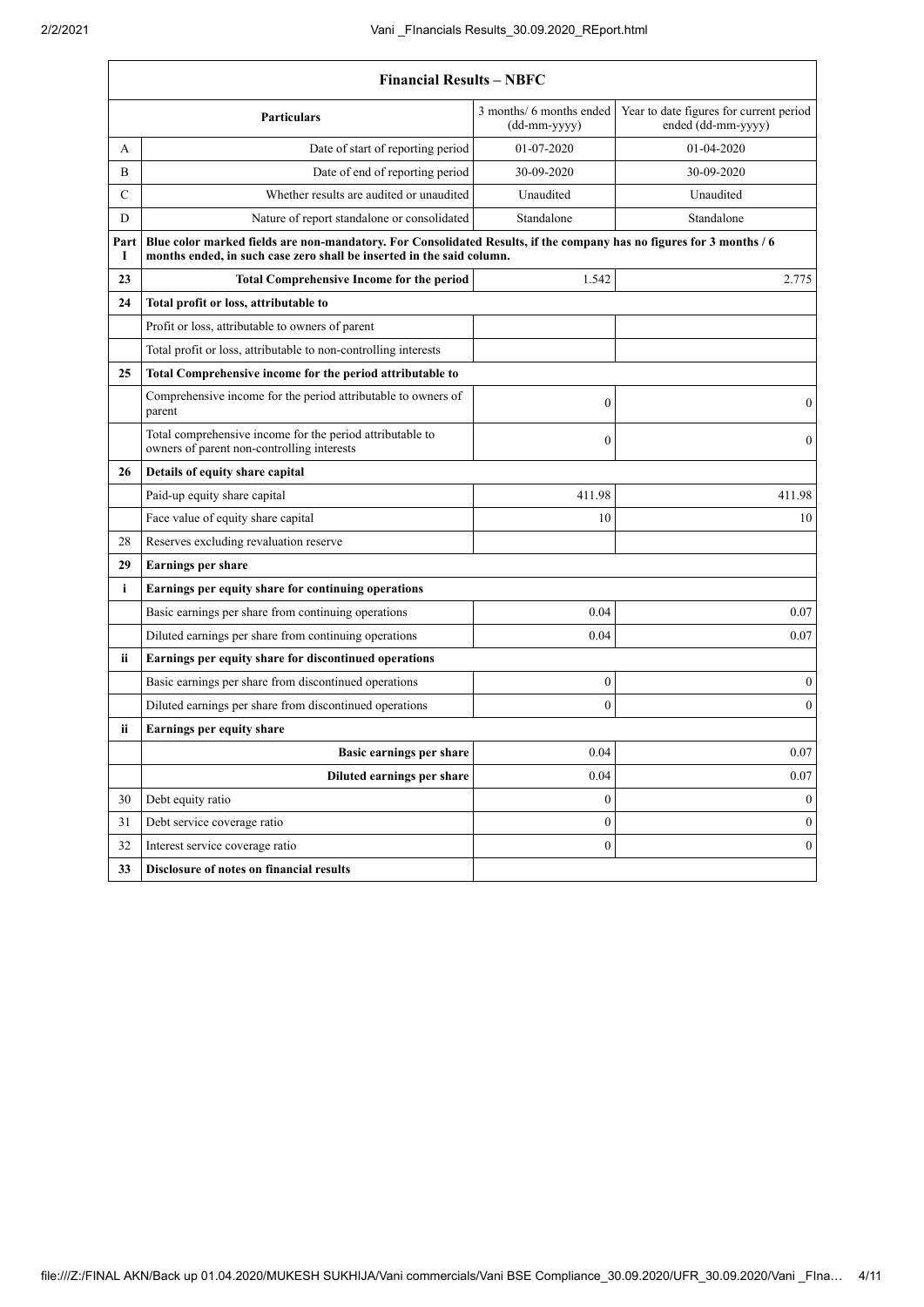|              | <b>Statement of Asset and Liabilities</b>                                                   |                              |  |
|--------------|---------------------------------------------------------------------------------------------|------------------------------|--|
|              | Particulars                                                                                 | Half year ended (dd-mm-yyyy) |  |
|              | Date of start of reporting period                                                           | 01-04-2020                   |  |
|              | Date of end of reporting period                                                             | 30-09-2020                   |  |
|              | Whether results are audited or unaudited                                                    | Unaudited                    |  |
|              | Nature of report standalone or consolidated                                                 | Standalone                   |  |
|              | <b>Assets</b>                                                                               |                              |  |
| 1            | <b>Finanical Asset</b>                                                                      |                              |  |
|              | Cash and cash equivalents                                                                   | 6.094                        |  |
|              | Bank Balance other than (a) above                                                           | $\mathbf{0}$                 |  |
|              | Derivative financial instruments                                                            | $\mathbf{0}$                 |  |
|              | Receivables                                                                                 |                              |  |
|              | (I) Trade Receivables                                                                       | $\boldsymbol{0}$             |  |
|              | (II) Other Receivables                                                                      | $\mathbf{0}$                 |  |
|              | Loans                                                                                       | 666.343                      |  |
|              | <b>Investments</b>                                                                          | 205.405                      |  |
|              | Other Financial assets                                                                      | 4.865                        |  |
| $\mathbf{2}$ | <b>Non Financial Asset</b>                                                                  |                              |  |
|              | Inventories                                                                                 | 20.642                       |  |
|              | Current tax assets (Net)                                                                    | $\mathbf{0}$                 |  |
|              | Deferred tax Assets (Net)                                                                   | 0.02                         |  |
|              | <b>Investment Property</b>                                                                  | $\boldsymbol{0}$             |  |
|              | Biological assets other than bearer plants                                                  | $\mathbf{0}$                 |  |
|              | Property, Plant and Equipment                                                               | 0.152                        |  |
|              | Capital work-in-progress                                                                    | $\mathbf{0}$                 |  |
|              | Intangible assets under development                                                         | $\mathbf{0}$                 |  |
|              | Goodwill                                                                                    | $\boldsymbol{0}$             |  |
|              | Other Intangible assets                                                                     | $\boldsymbol{0}$             |  |
|              | Other non-financial assets (to be specified)                                                | $\mathbf{0}$                 |  |
|              | <b>Total assets</b>                                                                         | 903.521                      |  |
|              | <b>Equity and liabilities</b>                                                               |                              |  |
| 1            |                                                                                             |                              |  |
|              | <b>Equity</b><br>Equity attributable to owners of parent                                    |                              |  |
|              | Equity share capital                                                                        | 411.98                       |  |
|              |                                                                                             | 6.59449                      |  |
|              | Other equity                                                                                |                              |  |
|              | Total equity attributable to owners of parent                                               | 418.574                      |  |
|              | Non controlling interest                                                                    |                              |  |
|              | <b>Total equity</b>                                                                         | 418.574                      |  |
| 2            | <b>Liabilities</b>                                                                          |                              |  |
| 2.1          | <b>Financial Liabilities</b>                                                                |                              |  |
| (a)          | Derivative financial instruments                                                            | $\mathbf{0}$                 |  |
| (b)          | Payables                                                                                    | $\mathbf{0}$                 |  |
|              | (I)Trade Payables                                                                           |                              |  |
|              | (i) total outstanding dues of micro enterprises and small enterprises                       | $\boldsymbol{0}$             |  |
|              | (ii) total outstanding dues of creditors other than micro enterprises and small enterprises | $\boldsymbol{0}$             |  |
|              | II) Other Payables                                                                          |                              |  |
|              | (i) total outstanding dues of micro enterprises and small enterprises                       | $\theta$                     |  |
|              | (ii) total outstanding dues of creditors other than micro enterprises and small enterprises | 5.71                         |  |
| (C)          | Debt Securities                                                                             | $\theta$                     |  |
| (d)          | Borrowings (Other than Debt Securities)                                                     | 474.943                      |  |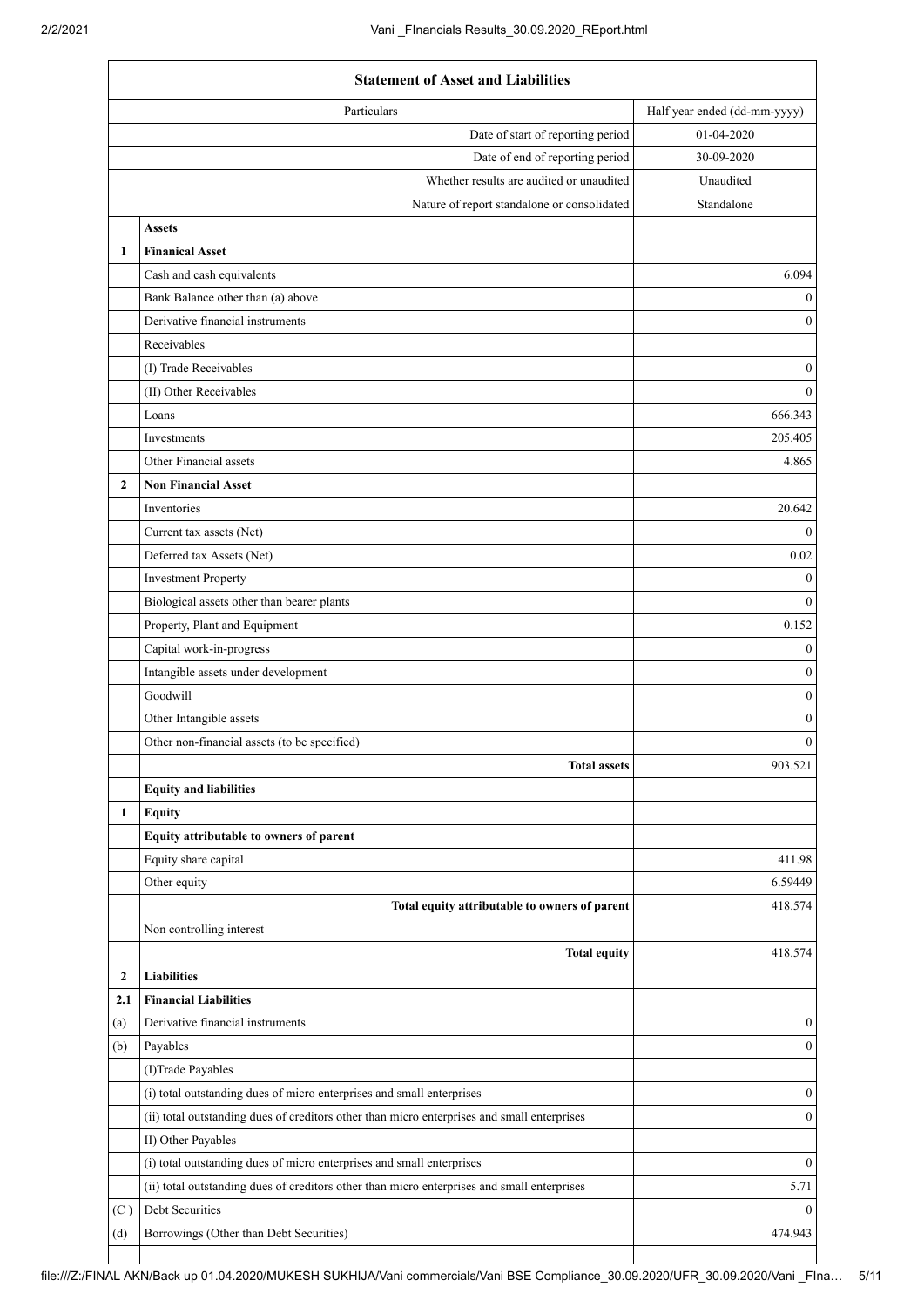## 2/2/2021 Vani \_FInancials Results\_30.09.2020\_REport.html

| (e) | Deposits                         | $\mathbf{0}$ |
|-----|----------------------------------|--------------|
| (f) | Subordinated Liabilities         | $\mathbf{0}$ |
| (g) | Other financial liabilities      | $\mathbf{0}$ |
| 2.2 | <b>Non-Financial Liabilities</b> |              |
| (a) | Current tax liabilities (Net)    | $\mathbf{0}$ |
| (b) | Provisions                       | 4.294        |
| (C) | Deferred tax liabilities (Net)   | $\mathbf{0}$ |
| (d) | Other non-financial liabilities  | $\mathbf{0}$ |
|     | <b>Total liabilities</b>         | 484.947      |
|     | Total equity and liabilites      | 903.521      |
|     |                                  |              |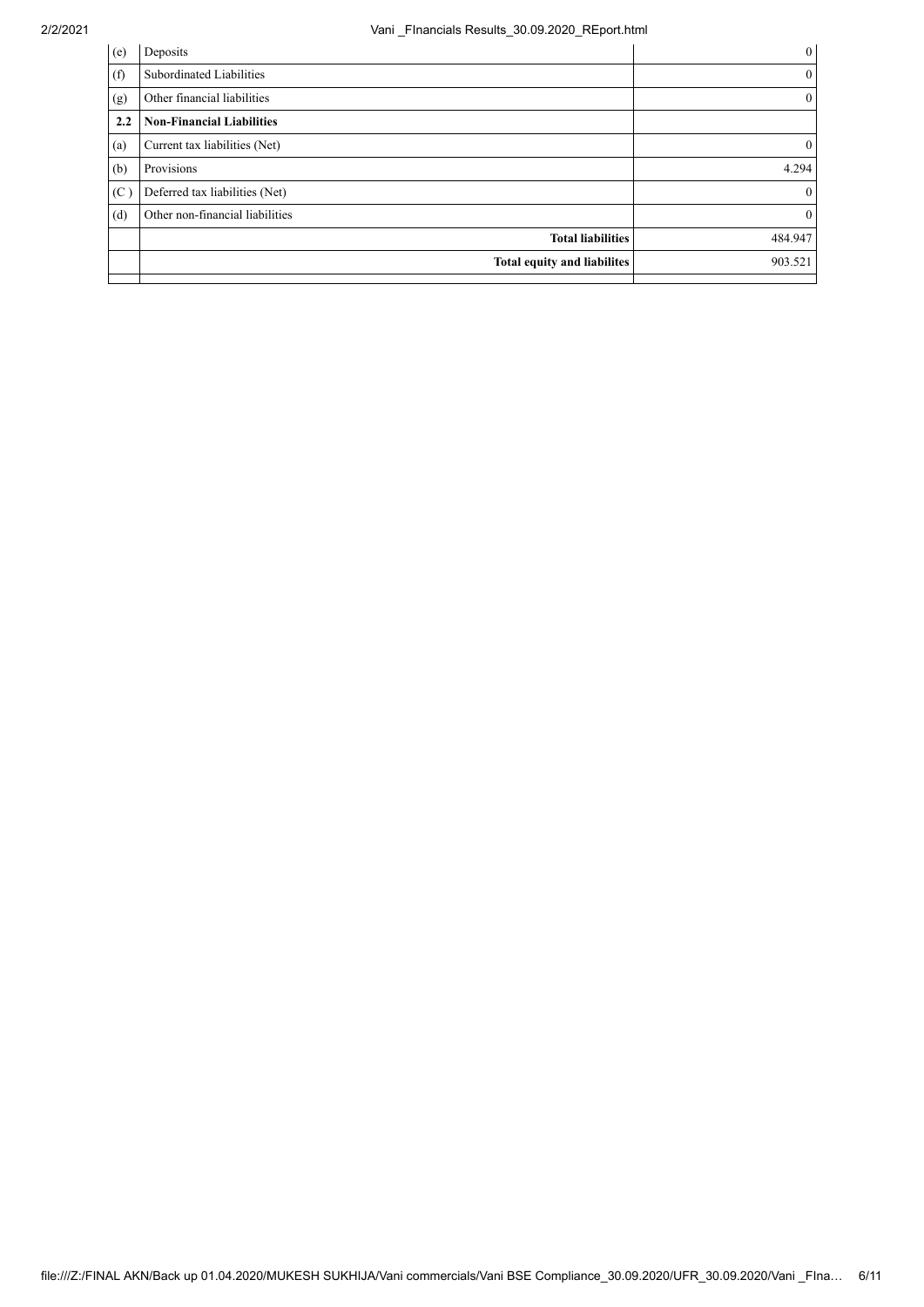$\overline{\Gamma}$ 

٦

| Format for Reporting Segmenet wise Revenue, Results and Capital Employed along with the company results |                                          |                                                                                                                              |  |  |
|---------------------------------------------------------------------------------------------------------|------------------------------------------|------------------------------------------------------------------------------------------------------------------------------|--|--|
| <b>Particulars</b>                                                                                      | 3 months/ 6 month ended (dd-<br>mm-yyyy) | Year to date figures for current period ended (dd-<br>mm-yyyy)                                                               |  |  |
| Date of start of reporting period                                                                       | 01-07-2020                               | 01-04-2020                                                                                                                   |  |  |
| Date of end of reporting period                                                                         | 30-09-2020                               | 30-09-2020                                                                                                                   |  |  |
| Whether accounts are audited or unaudited                                                               | Unaudited                                | Unaudited                                                                                                                    |  |  |
| Nature of report standalone or consolidated                                                             | Standalone                               | Standalone                                                                                                                   |  |  |
|                                                                                                         |                                          |                                                                                                                              |  |  |
|                                                                                                         |                                          |                                                                                                                              |  |  |
| <b>Total Segment Revenue</b>                                                                            |                                          |                                                                                                                              |  |  |
| Less: Inter segment revenue                                                                             |                                          |                                                                                                                              |  |  |
| <b>Revenue from operations</b>                                                                          |                                          |                                                                                                                              |  |  |
| <b>Segment Result</b>                                                                                   |                                          |                                                                                                                              |  |  |
|                                                                                                         |                                          |                                                                                                                              |  |  |
| <b>Total Profit before tax</b>                                                                          |                                          |                                                                                                                              |  |  |
| i. Finance cost                                                                                         |                                          |                                                                                                                              |  |  |
| ii. Other Unallocable Expenditure net off<br><b>Unallocable income</b>                                  |                                          |                                                                                                                              |  |  |
| Profit before tax                                                                                       |                                          |                                                                                                                              |  |  |
| (Segment Asset - Segment Liabilities)                                                                   |                                          |                                                                                                                              |  |  |
| <b>Segment Asset</b>                                                                                    |                                          |                                                                                                                              |  |  |
| <b>Total Segment Asset</b>                                                                              |                                          |                                                                                                                              |  |  |
| <b>Un-allocable Assets</b>                                                                              |                                          |                                                                                                                              |  |  |
| Net Segment Asset                                                                                       |                                          |                                                                                                                              |  |  |
| <b>Segment Liabilities</b>                                                                              |                                          |                                                                                                                              |  |  |
| <b>Segment Liabilities</b>                                                                              |                                          |                                                                                                                              |  |  |
| <b>Total Segment Liabilities</b>                                                                        |                                          |                                                                                                                              |  |  |
| <b>Un-allocable Liabilities</b>                                                                         |                                          |                                                                                                                              |  |  |
| <b>Net Segment Liabilities</b>                                                                          |                                          |                                                                                                                              |  |  |
| <b>Disclosure of notes on segments</b>                                                                  |                                          |                                                                                                                              |  |  |
|                                                                                                         | 1   Segment Revenue (Income)             | (net sale/income from each segment should be disclosed)<br>Profit $(+)$ / Loss (-) before tax and interest from each segment |  |  |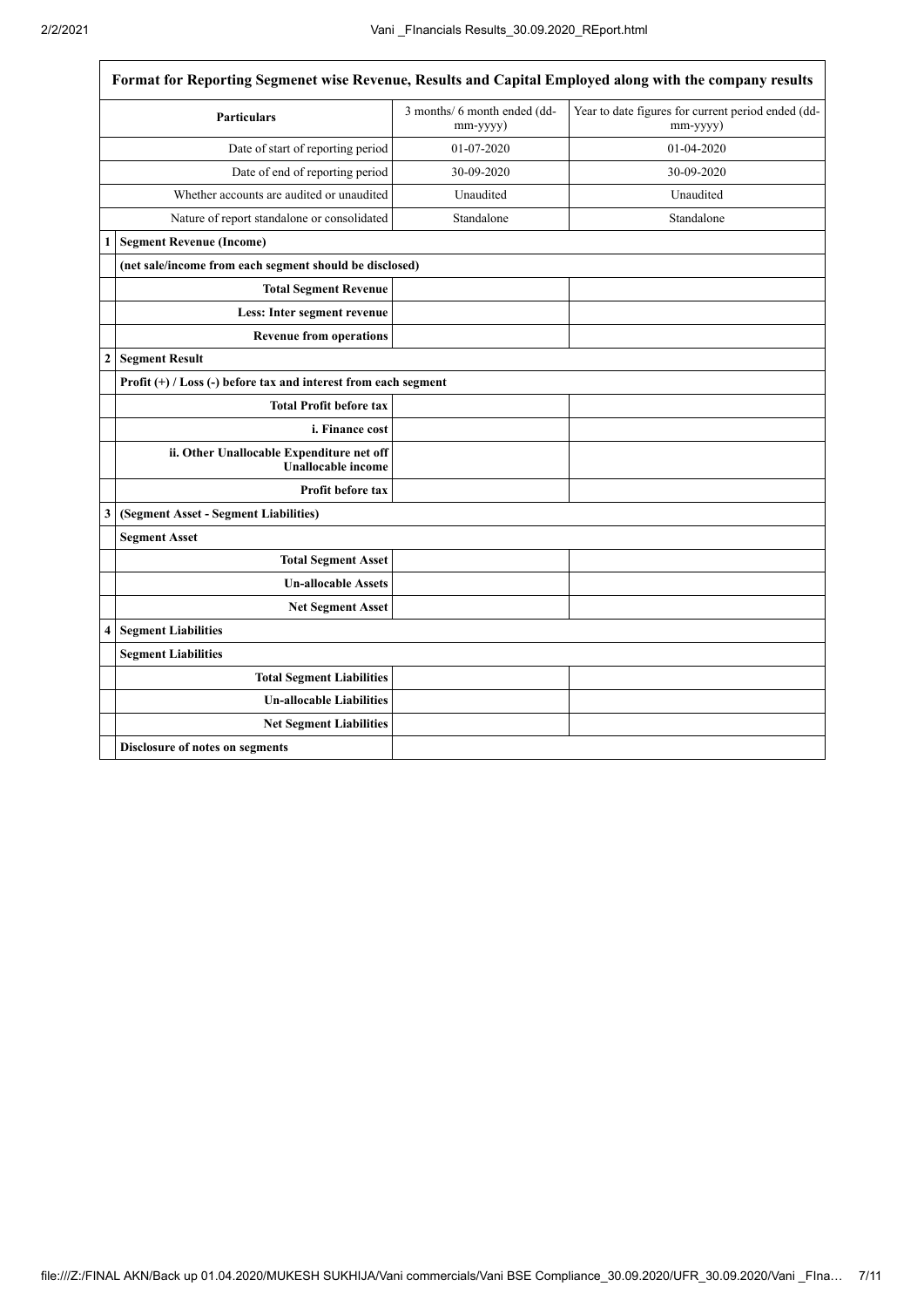|            | Cash flow statement, indirect                                                                                 |                  |  |
|------------|---------------------------------------------------------------------------------------------------------------|------------------|--|
|            | 6 months ended (dd-mm-<br>Particulars<br>yyyy)                                                                |                  |  |
| A          | Date of start of reporting period                                                                             | 01-04-2020       |  |
| B          | Date of end of reporting period                                                                               | 30-09-2020       |  |
| C          | Whether results are audited or unaudited                                                                      | Unaudited        |  |
| D          | Nature of report standalone or consolidated                                                                   | Standalone       |  |
| Part<br>Ι. | Blue color marked fields are non-mandatory.                                                                   |                  |  |
|            | <b>Statement of cash flows</b>                                                                                |                  |  |
|            | Cash flows from used in operating activities                                                                  |                  |  |
|            | Profit before tax                                                                                             | 2.775            |  |
|            | Adjustments for reconcile profit (loss)                                                                       |                  |  |
|            | Adjustments for finance costs                                                                                 | $\mathbf{0}$     |  |
|            | Adjustments for decrease (increase) in inventories                                                            | $\theta$         |  |
|            | Adjustments for decrease (increase) in trade receivables, current                                             | 3.5              |  |
|            | Adjustments for decrease (increase) in trade receivables, non-current                                         | $\theta$         |  |
|            | Adjustments for decrease (increase) in other current assets                                                   | $\mathbf{0}$     |  |
|            | Adjustments for decrease (increase) in other non-current assets                                               | $\theta$         |  |
|            | Adjustments for other financial assets, non-current                                                           | $\theta$         |  |
|            | Adjustments for other financial assets, current                                                               | $-75.921$        |  |
|            | Adjustments for other bank balances                                                                           | $\theta$         |  |
|            | Adjustments for increase (decrease) in trade payables, current                                                | $\mathbf{0}$     |  |
|            | Adjustments for increase (decrease) in trade payables, non-current                                            | $\theta$         |  |
|            | Adjustments for increase (decrease) in other current liabilities                                              | 4.21             |  |
|            | Adjustments for increase (decrease) in other non-current liabilities                                          | $-3.18$          |  |
|            | Adjustments for depreciation and amortisation expense                                                         | $\theta$         |  |
|            | Adjustments for impairment loss reversal of impairment loss recognised in profit or loss                      | $\mathbf{0}$     |  |
|            | Adjustments for provisions, current                                                                           | $\theta$         |  |
|            | Adjustments for provisions, non-current                                                                       | $\boldsymbol{0}$ |  |
|            | Adjustments for other financial liabilities, current                                                          | $\boldsymbol{0}$ |  |
|            | Adjustments for other financial liabilities, non-current                                                      | $\Omega$         |  |
|            | Adjustments for unrealised foreign exchange losses gains                                                      | $\mathbf{0}$     |  |
|            | Adjustments for dividend income                                                                               | $\theta$         |  |
|            | Adjustments for interest income                                                                               | $\mathbf{0}$     |  |
|            | Adjustments for share-based payments                                                                          | $\mathbf{0}$     |  |
|            | Adjustments for fair value losses (gains)                                                                     | $\mathbf{0}$     |  |
|            | Adjustments for undistributed profits of associates                                                           | $\mathbf{0}$     |  |
|            | Other adjustments for which cash effects are investing or financing cash flow                                 | $\mathbf{0}$     |  |
|            | Other adjustments to reconcile profit (loss)                                                                  | $\theta$         |  |
|            | Other adjustments for non-cash items                                                                          | $\mathbf{0}$     |  |
|            | Share of profit and loss from partnership firm or association of persons or limited liability<br>partnerships | $\theta$         |  |
|            | Total adjustments for reconcile profit (loss)                                                                 | $-71.391$        |  |
|            | Net cash flows from (used in) operations                                                                      | $-68.616$        |  |
|            | Dividends received                                                                                            | $\theta$         |  |
|            | Interest paid                                                                                                 | $\theta$         |  |
|            | Interest received                                                                                             | $\theta$         |  |
|            | Income taxes paid (refund)                                                                                    | $\theta$         |  |
|            | Other inflows (outflows) of cash                                                                              | $\Omega$         |  |
|            | Net cash flows from (used in) operating activities                                                            | $-68.616$        |  |

**Cash flows from used in investing activities**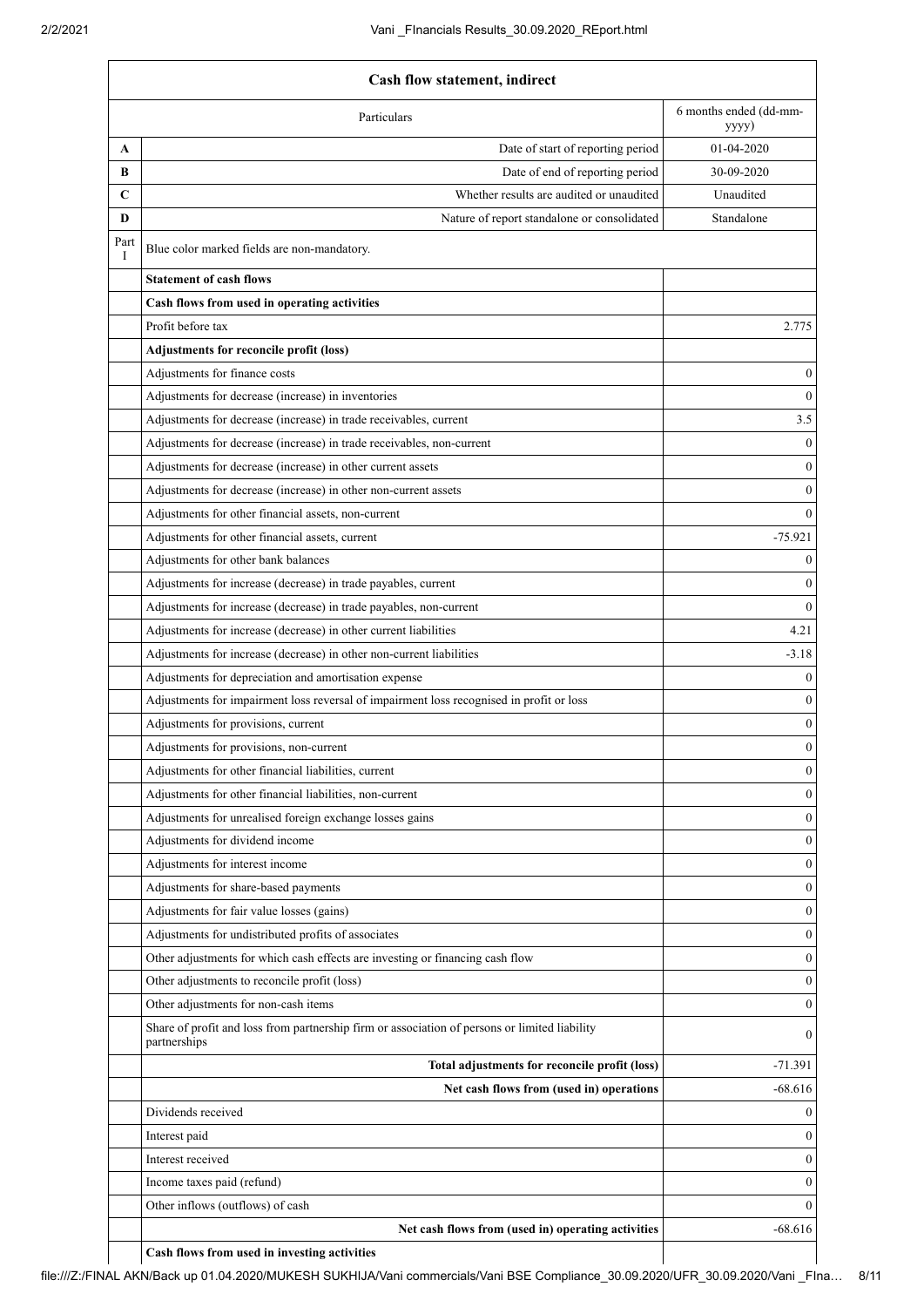| Cash flows from losing control of subsidiaries or other businesses                                                     | $\boldsymbol{0}$ |
|------------------------------------------------------------------------------------------------------------------------|------------------|
| Cash flows used in obtaining control of subsidiaries or other businesses                                               | $\theta$         |
| Other cash receipts from sales of equity or debt instruments of other entities                                         | 1.08             |
| Other cash payments to acquire equity or debt instruments of other entities                                            | $\theta$         |
| Other cash receipts from sales of interests in joint ventures                                                          | $\mathbf{0}$     |
| Other cash payments to acquire interests in joint ventures                                                             | $\mathbf{0}$     |
| Cash receipts from share of profits of partnership firm or association of persons or limited liability<br>partnerships | $\boldsymbol{0}$ |
| Cash payment for investment in partnership firm or association of persons or limited liability<br>partnerships         | $\boldsymbol{0}$ |
| Proceeds from sales of property, plant and equipment                                                                   | $\boldsymbol{0}$ |
| Purchase of property, plant and equipment                                                                              | $\boldsymbol{0}$ |
| Proceeds from sales of investment property                                                                             | $\boldsymbol{0}$ |
| Purchase of investment property                                                                                        | $\mathbf{0}$     |
| Proceeds from sales of intangible assets                                                                               | $\boldsymbol{0}$ |
| Purchase of intangible assets                                                                                          | $\mathbf{0}$     |
| Proceeds from sales of intangible assets under development                                                             | $\boldsymbol{0}$ |
| Purchase of intangible assets under development                                                                        | $\mathbf{0}$     |
| Proceeds from sales of goodwill                                                                                        | $\boldsymbol{0}$ |
| Purchase of goodwill                                                                                                   | $\boldsymbol{0}$ |
| Proceeds from biological assets other than bearer plants                                                               | $\boldsymbol{0}$ |
| Purchase of biological assets other than bearer plants                                                                 | $\mathbf{0}$     |
| Proceeds from government grants                                                                                        | $\mathbf{0}$     |
| Proceeds from sales of other long-term assets                                                                          | $\boldsymbol{0}$ |
| Purchase of other long-term assets                                                                                     | $\boldsymbol{0}$ |
| Cash advances and loans made to other parties                                                                          | $\mathbf{0}$     |
| Cash receipts from repayment of advances and loans made to other parties                                               | $\boldsymbol{0}$ |
| Cash payments for future contracts, forward contracts, option contracts and swap contracts                             | $\mathbf{0}$     |
| Cash receipts from future contracts, forward contracts, option contracts and swap contracts                            | $\mathbf{0}$     |
| Dividends received                                                                                                     | $\mathbf{0}$     |
| Interest received                                                                                                      | 0                |
| Income taxes paid (refund)                                                                                             | $\mathbf{0}$     |
| Other inflows (outflows) of cash                                                                                       | $\theta$         |
| Net cash flows from (used in) investing activities                                                                     | 1.08             |
| Cash flows from used in financing activities                                                                           |                  |
| Proceeds from changes in ownership interests in subsidiaries                                                           | $\mathbf{0}$     |
| Payments from changes in ownership interests in subsidiaries                                                           | $\theta$         |
| Proceeds from issuing shares                                                                                           | $\mathbf{0}$     |
| Proceeds from issuing other equity instruments                                                                         | $\mathbf{0}$     |
| Payments to acquire or redeem entity's shares                                                                          | $\mathbf{0}$     |
| Payments of other equity instruments                                                                                   | $\mathbf{0}$     |
| Proceeds from exercise of stock options                                                                                | $\mathbf{0}$     |
| Proceeds from issuing debentures notes bonds etc                                                                       | $\theta$         |
| Proceeds from borrowings                                                                                               | 64.354           |
| Repayments of borrowings                                                                                               | $\theta$         |
| Payments of finance lease liabilities                                                                                  | $\mathbf{0}$     |
| Payments of lease liabilities                                                                                          | $\mathbf{0}$     |
| Dividends paid                                                                                                         | $\mathbf{0}$     |
| Interest paid                                                                                                          | $\mathbf{0}$     |
| Income taxes paid (refund)                                                                                             | $\mathbf{0}$     |
| Other inflows (outflows) of cash                                                                                       | $\theta$         |
| Net cash flows from (used in) financing activities                                                                     | 64.354           |
|                                                                                                                        |                  |

Net increase (decrease) in cash and cash equivalents before effect of exchange rate changes **-3.182**